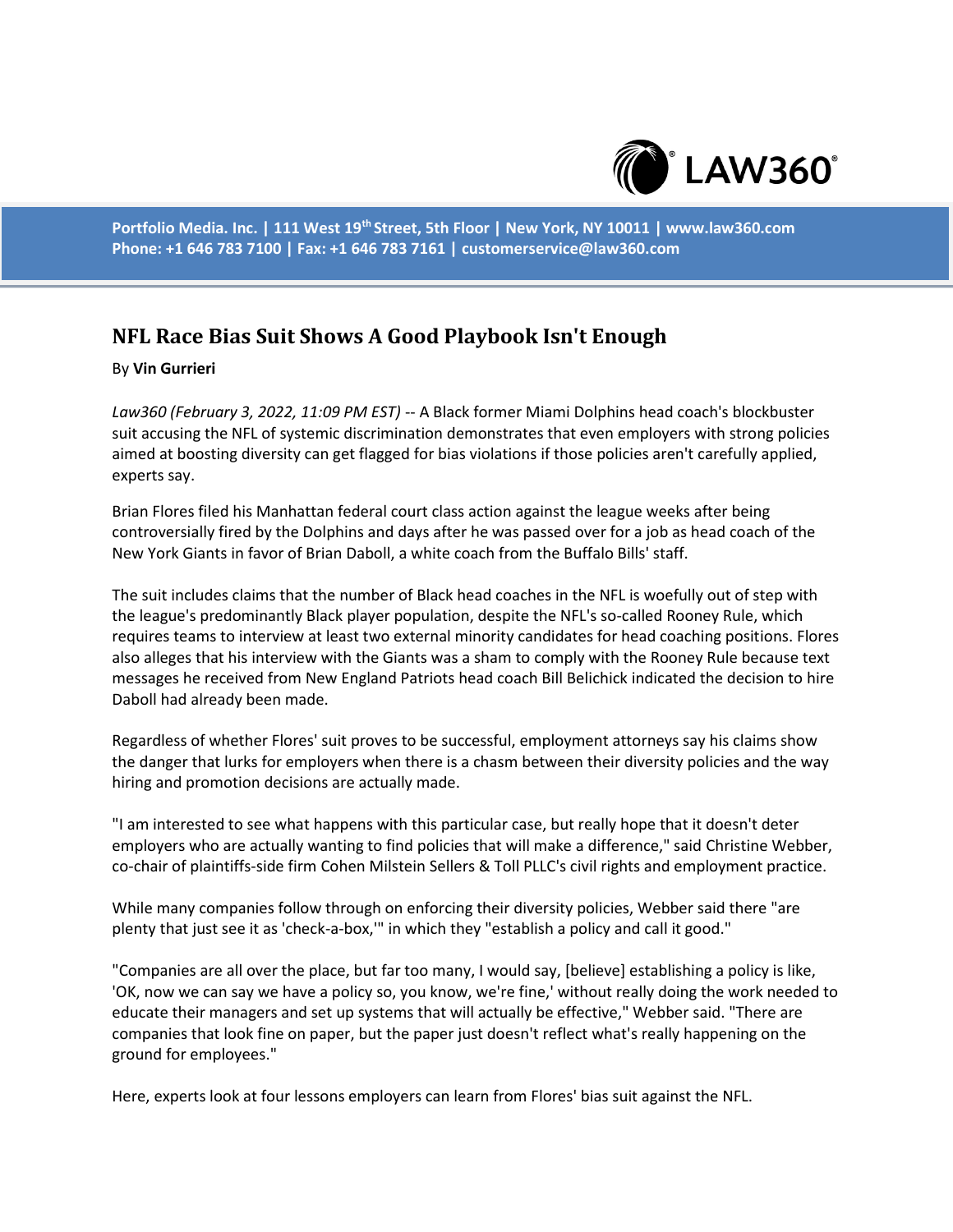# **Crafting Policy Is Just the Start**

As American businesses increasingly bolster their often-public efforts to foster diverse workplaces, the first step is having policies and plans in place for how to achieve their goals.

However, as Flores' case against the NFL shows, employers that seek the benefit of improving workplace diversity but don't follow through on making sure a policy is applied as designed open themselves to various kinds of discrimination claims.

"Most employers who are implementing these programs are prepared to assume that risk. But this is not an area where employers can go in a slapdash fashion," said Steven Suflas of management-side firm Ballard Spahr LLP, who added that employers must analyze the composition of their workforce and then tailor a program to its needs and goals.

Those legal risks might include a person who, like Flores, goes through the hiring process and later claims it was a facade for the company to just check off that it interviewed candidates of diverse backgrounds, according to Suflas.

On the flip side of the coin, employers may also open themselves up to claims from nonminority candidates who believe they were unfairly passed over as part of a company's effort to diversify itself, according to Trina Fairley Barlow, co-chair of employer-side firm Crowell & Moring LLP's labor and employment practice.

"I think the greatest issue is claims that the most qualified person wasn't hired and all the discrimination claims that would arise out of scenarios where people are saying the diversity policy is being used in a way that doesn't elect the most qualified person," Barlow said. "And we see that all the time."

Ultimately, Barlow said a best practice for employers is to regularly assess how well their diversity, equity and inclusion policies are working in practice and tweak them over time as needed based on what they find.

"The important approach is to ensure that the intent of the policy … is reflected in the protocols and practices used to implement the policy," Barlow said.

"So if the intent is to increase the pool of racially diverse candidates, for example, like we saw in the Flores case, then there should be steps taken [toward] implementing the policy to ensure that it reflects the intended goal," she added. "Because if this doesn't happen, then it of course opens the door for discrimination lawsuits like we've seen here."

# **Carefully Consider How Rooney Rule Analogues Are Imposed**

One particular aspect of Flores' suit that has spurred a firestorm is the attention it has placed on the Rooney Rule, a standard the league adopted in 2003 for teams to interview minority candidates for head coaching positions and later for senior-level front office and other high-level jobs.

Although it is only a rule that applies to the NFL, many American businesses, including **numerous law firms**, have modeled the league's approach and adopted analogous standards for themselves in an effort to increase the number of applicants from diverse backgrounds who are considered for open positions.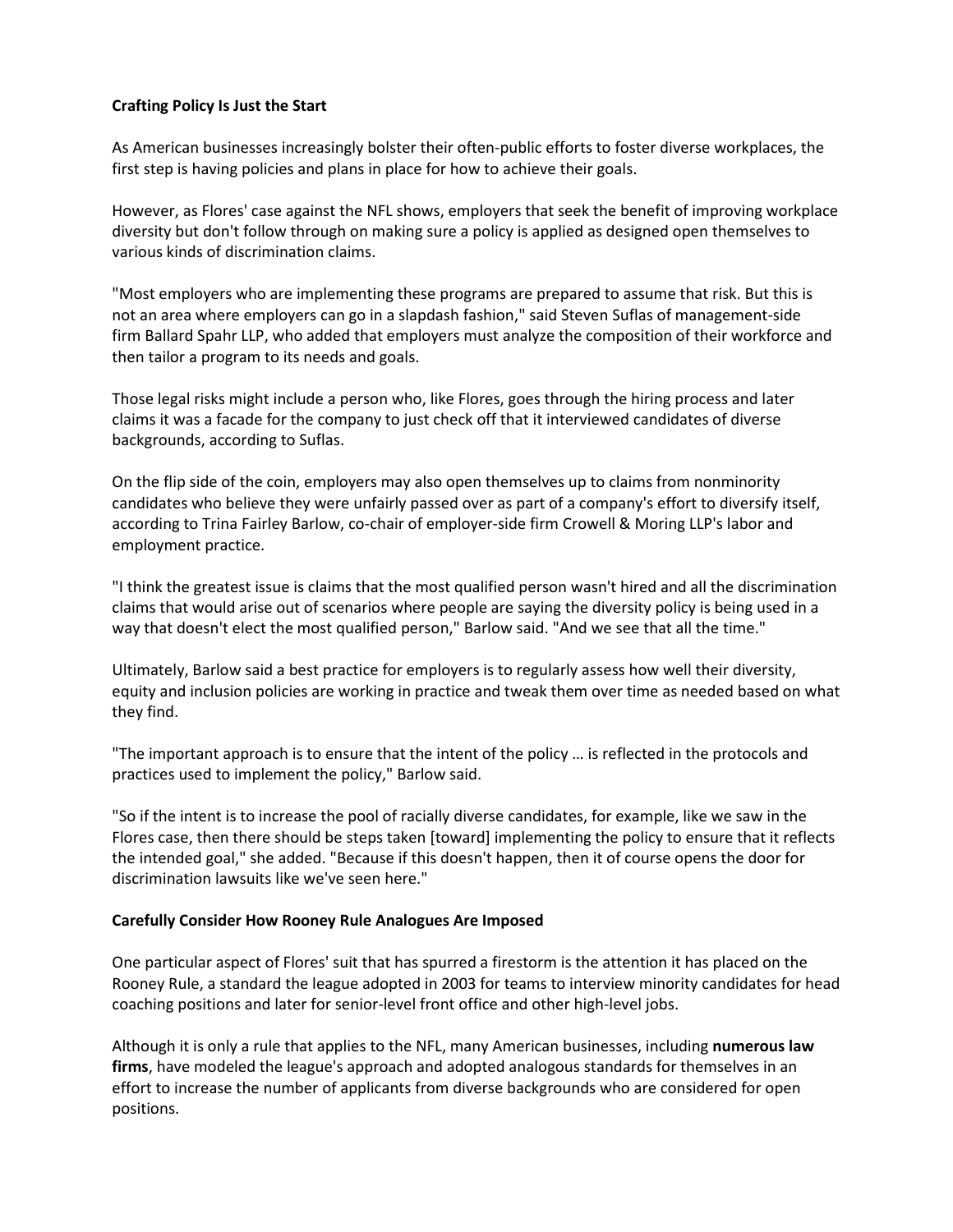But as Flores' case shows, having such a policy means little if the people making hiring decisions treat it as a nuisance or an afterthought.

"The Rooney Rule, just like any other diversity initiative rule, is just a rule. And so it takes committed leadership to make sure the rule is not simply pro forma like we saw in the NFL case or a check-the-box exercise, and that's where 'speak-up' culture is key," Barlow said. "A policy initiative is only as strong as the leaders who are willing to speak up and hold stakeholders accountable for living up to the company's values and culture."

Marc Bernstein, chair of the New York employment law department at management-side firm Paul Hastings LLP, similarly said that employers that adopt a version of the Rooney Rule are undercutting themselves if they aren't sincere that they'll abide by it when the time actually comes to hire someone.

"To the extent a company is doing it in name only and not truly exploring diverse candidates in good faith — I think that can of course be problematic and undermines the very purpose of the rule," Bernstein said.

### **Make Sure the Lid on Decisions Is Tight**

A separate component of Flores' suit that employment lawyers point to as being instructive for employers was the coach's citation of text messages he received from Belichick accidentally congratulating Flores on being hired by the Giants.

The text chain, which Flores used as support for his claim that his Giants interview was a sham, appeared to show that Belichick mistook Flores for Daboll since they share the same first name.

While the factual anecdote is specific to Flores' case, attorneys say it's become increasingly common for flippant texts to become centerpieces of discrimination cases — particularly since people are less guarded than they would be through more formal modes of communication.

"People say in texts and emails what they would never say in a letter, but of course it has the same legal effect," Suflas said. "So that informality sucks people into saying things that are dumb, and we're seeing that across the entire gamut of employment litigation both ways. Those texts hurt employers and those texts hurt plaintiffs."

Aside from texts, Suflas also said it's "not good" if employers, for example, have hiring decision makers exchange notes stating that their minds are already made up about hiring someone even though more interviews are scheduled.

"The whole issue of texting is a larger development in the process of employment litigation. But [when] you're in the middle of a hiring process, and now you've got loose communications, that's never good," he said.

#### **Cut Off Rogue Decision Makers**

Regarding the allegation in Flores' suit that he was rejected for the Giants job before his interview ever took place, Cohen Milstein's Webber said it's the sort of thing she sees happen when there is an opening for people to make decisions outside a company's hiring protocols without incurring consequences.